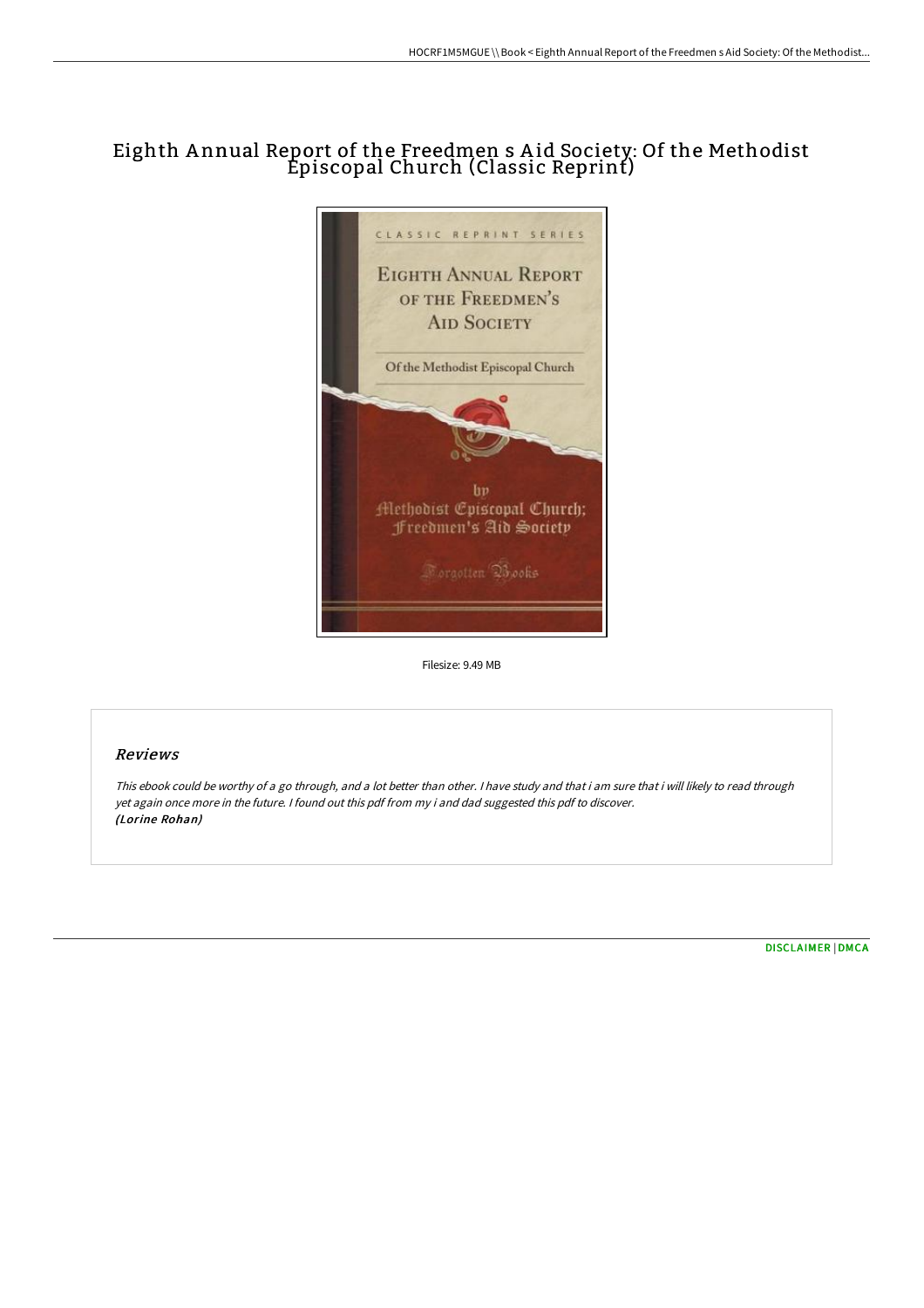#### EIGHTH ANNUAL REPORT OF THE FREEDMEN S AID SOCIETY: OF THE METHODIST EPISCOPAL CHURCH (CLASSIC REPRINT)



Forgotten Books, United States, 2015. Paperback. Book Condition: New. 229 x 152 mm. Language: English . Brand New Book \*\*\*\*\* Print on Demand \*\*\*\*\*.Excerpt from Eighth Annual Report of the Freedmen s Aid Society: Of the Methodist Episcopal Church The Board of Managers of the Freedmen s Aid Society of the Methodist Episcopal Church respectfully submit their Eighth Annual Report: The past year has been a prosperous one, for which we are profoundly thankful to Almighty God, and the friends of Christian benevolence, who have so generously responded to our appeals for assistance; for in spite of the financial embarrassment of the country, and while there has been a falling off in the collections for almost every other benevolent work, in our own and in other denominations, our receipts for the year have been considerably in advance of those of any preceding one - a fact worthy of especial gratitude, and indicative of the increasing interest of the Church in this important work. The retrospection of our past efforts in behalf of this injured people awakens mingled emotions of gratitude and sadness: gratitude, that we have been enabled to accomplish so much in an enterprise so intimately connected with the safety of the nation, the elevation of man, and the prosperity of the Church; sadness, that, amid such general desolation, resulting from ignorance, superstition, crime, and slavery, we have been able to contribute so little to the relief and elevation of millions in our midst, suffering the accumulated wrongs of ages. The work upon which this Society has entered is a gigantic one, and taxes to the utmost the energies and the benevolence of the nation. It is the Christian training of five millions of people, one-eighth of our entire population, and through these the elevation of hundreds of millions...

Read Eighth Annual Report of the [Freedmen](http://digilib.live/eighth-annual-report-of-the-freedmen-s-aid-socie.html) s Aid Society: Of the Methodist Episcopal Church (Classic Reprint) B **Online** 

 $\mathbb{P}$ [Download](http://digilib.live/eighth-annual-report-of-the-freedmen-s-aid-socie.html) PDF Eighth Annual Report of the Freedmen s Aid Society: Of the Methodist Episcopal Church (Classic Reprint)